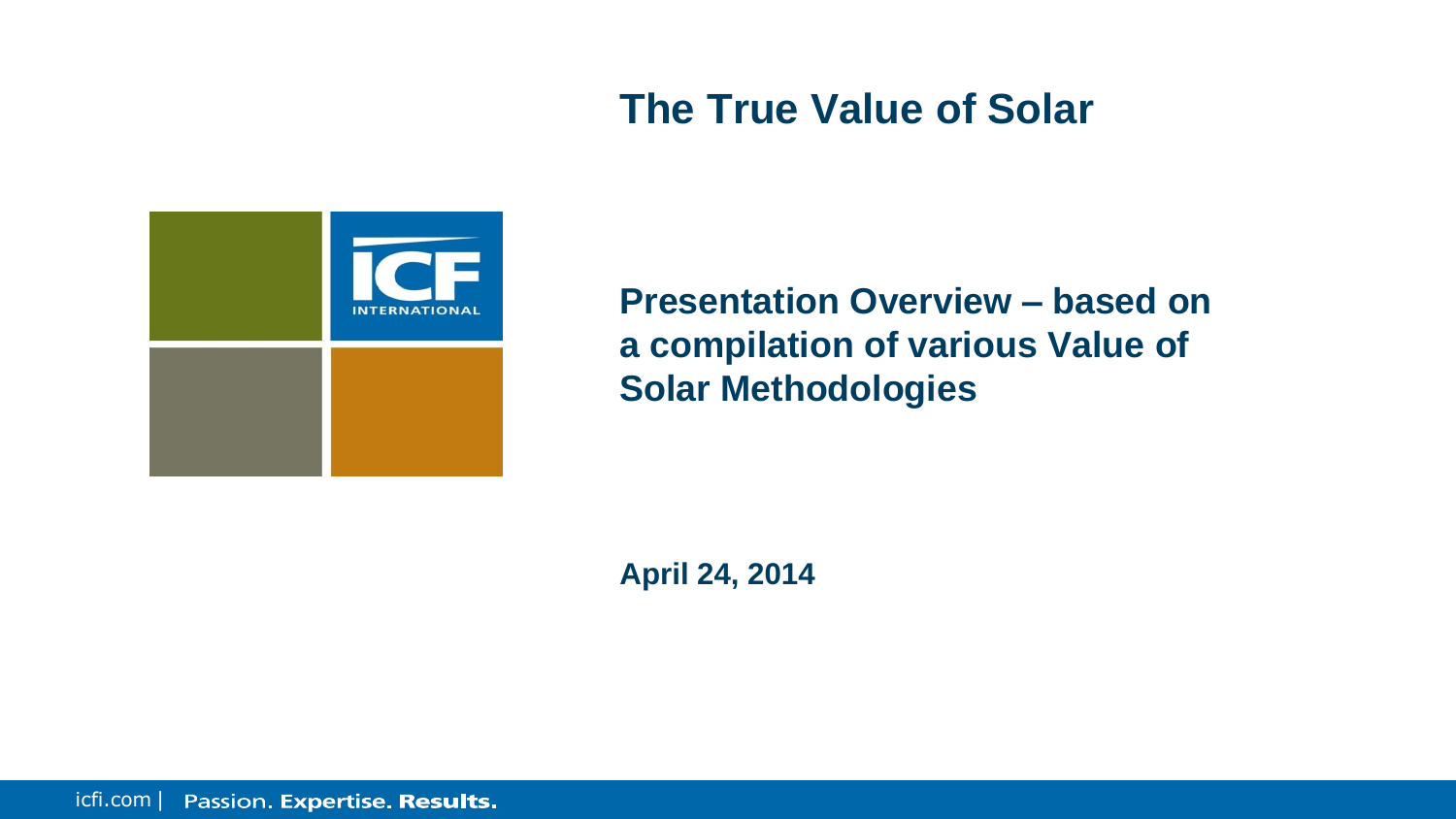## **Categories for Value of Solar**

| <b>Category</b>                             | <b>Definition</b>                                                                                     |  |  |  |  |  |  |
|---------------------------------------------|-------------------------------------------------------------------------------------------------------|--|--|--|--|--|--|
| <b>Energy</b>                               | Avoided energy market costs including fuel and plant O&M costs                                        |  |  |  |  |  |  |
| <b>Reserve Capacity (Resource Adequacy)</b> | Avoided capital cost of generation to meet planning marging and ensure reliability                    |  |  |  |  |  |  |
| <b>Generation Capacity</b>                  | Avoided capital cost of generation to meet peak load                                                  |  |  |  |  |  |  |
| <b>T&amp;D Capacity</b>                     | Avoid capital cost of transmission and distribution to meet peak load                                 |  |  |  |  |  |  |
| <b>T&amp;D Losses</b>                       | Avoided transmission and distribution line losses                                                     |  |  |  |  |  |  |
| <b>Market Price Response (Congestion)</b>   | Avoided cost of wholesale power reduced according to reduction in demand                              |  |  |  |  |  |  |
| <b>Grid Support Services</b>                | Avoided cost to regulate voltage and provide grid resiliency and reliability                          |  |  |  |  |  |  |
| <b>Natural Gas Pipeline Costs</b>           | Avoided costs to build addition pipeline capacity                                                     |  |  |  |  |  |  |
| <b>Fuel Uncertainty</b>                     | Avoided risks in hedging future fuel prices                                                           |  |  |  |  |  |  |
| <b>Safety</b>                               | Improved public safety and reduced potential for property damage                                      |  |  |  |  |  |  |
| <b>Societal</b>                             | Externalities associated with benefits and avoided costs to the larger society                        |  |  |  |  |  |  |
| <b>Environmental</b>                        | Externalities associated with environmental benefits and avoided costs.                               |  |  |  |  |  |  |
| <b>Economic Development</b>                 | Enhanced tax revenues associated with net job creation for solar versus conventional power generation |  |  |  |  |  |  |
| <b>Security</b>                             | Reduced risks derived from greater supply diversity                                                   |  |  |  |  |  |  |
| Integration Costs (negative value)          | Additional costs incurred to accept variable solar generation onto the grid                           |  |  |  |  |  |  |

**Key Insight: Different methodologies employ different value categories resulting in different** values of solar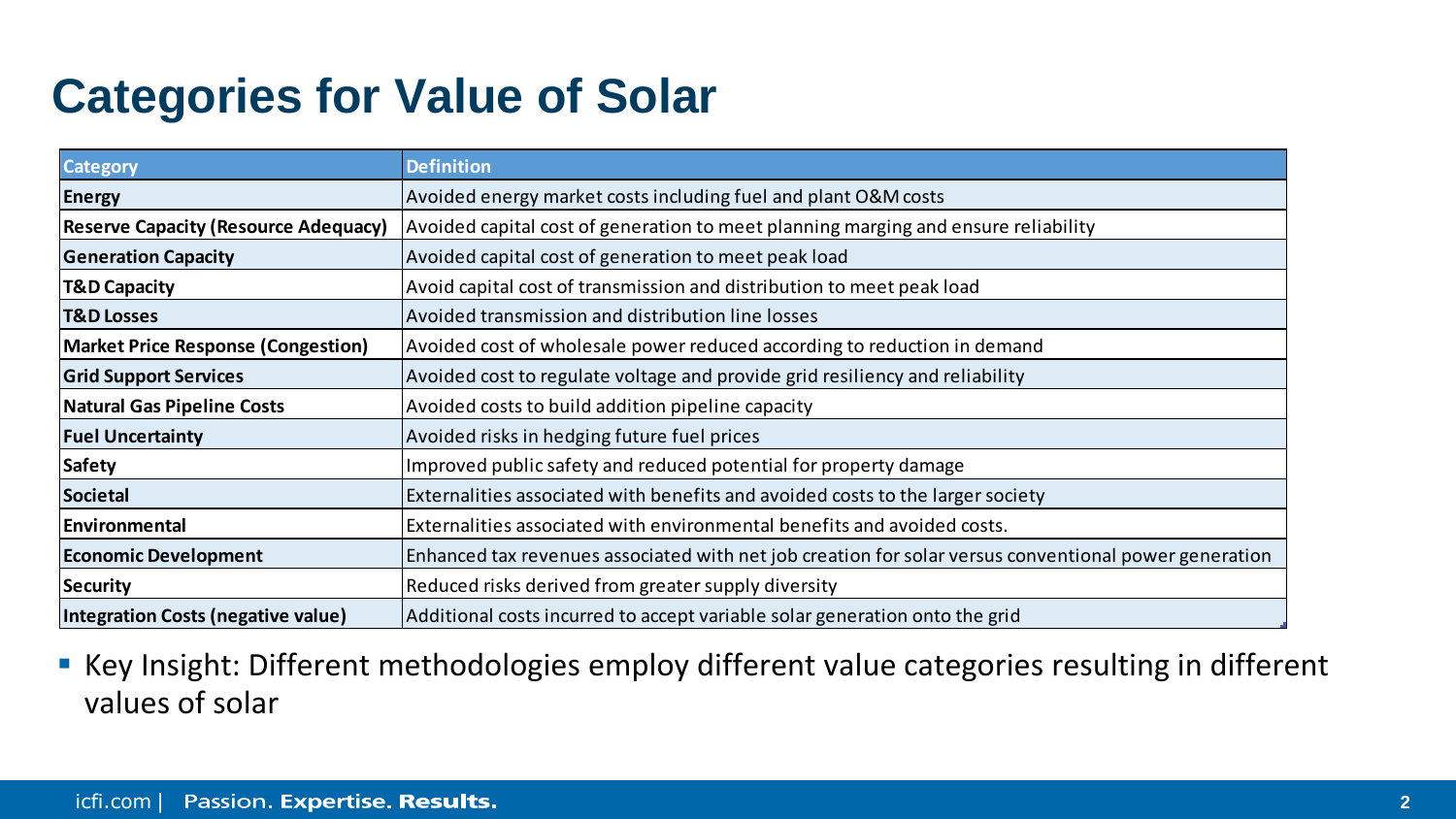# **Categories for Value of Solar across Methodologies**

|                                             | ICF           | California | California |           |               |       |               |         |            |              |             |
|---------------------------------------------|---------------|------------|------------|-----------|---------------|-------|---------------|---------|------------|--------------|-------------|
| <b>Value Categories</b>                     | International | (More than | (CPUC      |           |               |       |               |         |            |              |             |
|                                             | (Whitepaper)  | Smart)     | Guidance)  | Minnesota | Austin, Texas | Maine | Massachusetts | Arizona | New Jersey | Pennsylvania | <b>IREC</b> |
| Energy                                      |               |            |            |           |               |       |               |         |            |              |             |
| <b>Reserve Capacity (Resource Adequacy)</b> |               |            |            |           |               |       |               |         |            |              |             |
| <b>Generation Capacity</b>                  |               |            |            |           |               |       |               |         |            |              |             |
| T&D Capacity                                |               |            |            |           |               |       |               |         |            |              |             |
| <b>T&amp;D Losses</b>                       |               |            |            |           |               |       |               |         |            |              |             |
| Market Price Response (Congestion)          |               |            |            |           |               |       |               |         |            |              |             |
| <b>Grid Support Services</b>                |               |            |            |           |               |       |               |         |            |              |             |
| <b>Natural Gas Pipeline Costs</b>           |               |            |            |           |               |       |               |         |            |              |             |
| <b>Fuel Uncertainty</b>                     |               |            |            |           |               |       |               |         |            |              |             |
| Safety                                      |               |            |            |           |               |       |               |         |            |              |             |
| Societal                                    |               |            |            |           |               |       |               |         |            |              |             |
| Environmental                               |               |            |            |           |               |       |               |         |            |              |             |
| <b>Economic Development</b>                 |               |            |            |           |               |       |               |         |            |              |             |
| <b>Security</b>                             |               |            |            |           |               |       |               |         |            |              |             |
| <b>Integration Costs (negative value)</b>   |               |            |            |           |               |       |               |         |            |              |             |
| Methodology is used in the study            |               |            |            |           |               |       |               |         |            |              |             |
| Methodology is not used in the study        |               |            |            |           |               |       |               |         |            |              |             |

- General agreement that avoided energy, generation capacity, T&D capacity, and environmental degradation are benefits of distributed generation photovoltaics (DGPV)
- General debate that reserve capacity, T&D losses, congestion relief, grid support services, natural gas pipeline costs, fuel uncertainty, safety, social, security, and economic development benefits as well as integration costs should be valued.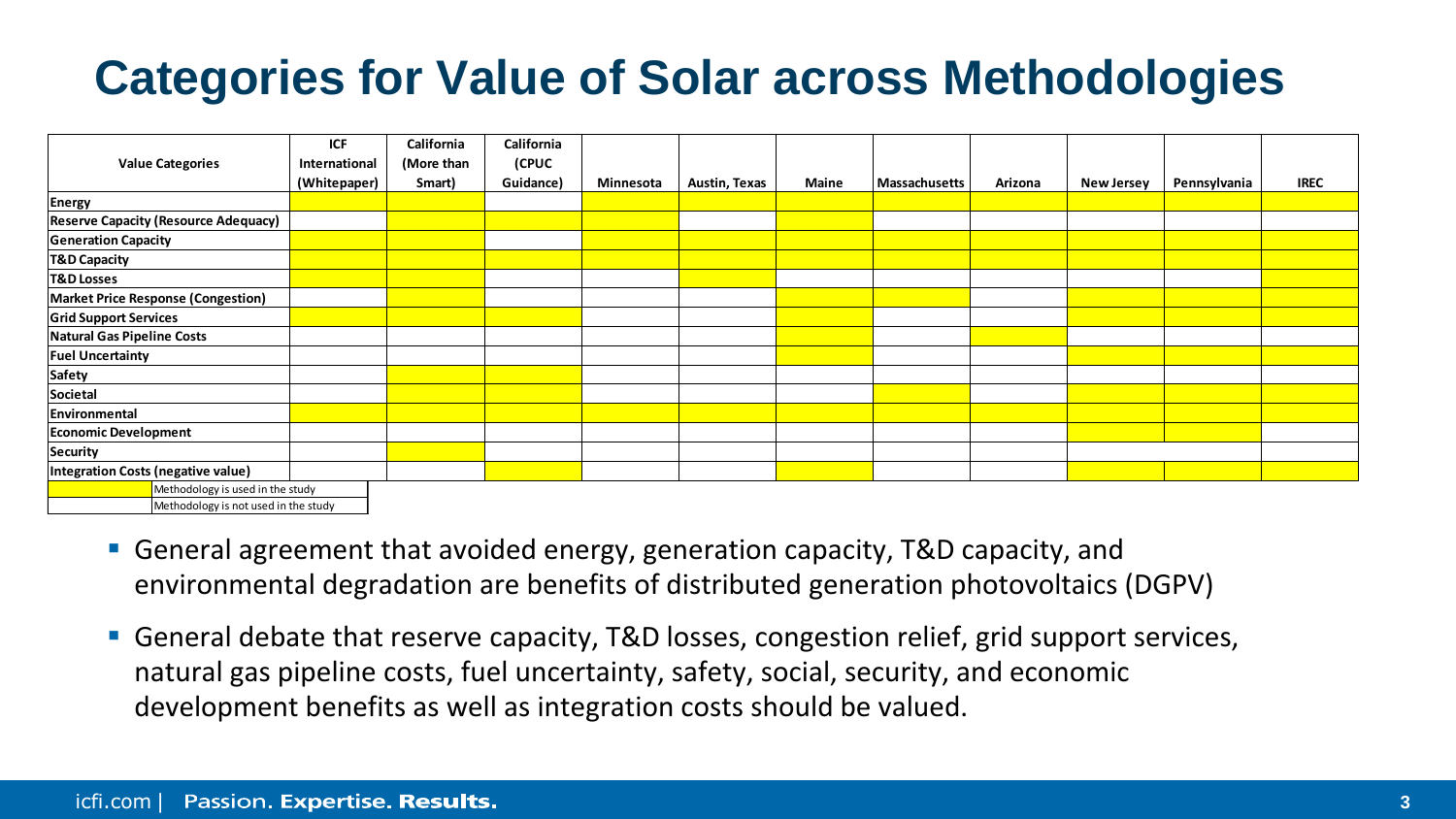## **Value of Solar Results across States**



- − Minnesota: \$.127/kWh
- − Maine: \$.337/kWh
- − New Jersey: \$.256/kWh
- − Pennsylvania: \$.305/kWh
- **Key Insight: Maine reported the highest energy, reserve capacity,** generation capacity, and environmental avoided costs, resulting in the highest value of solar